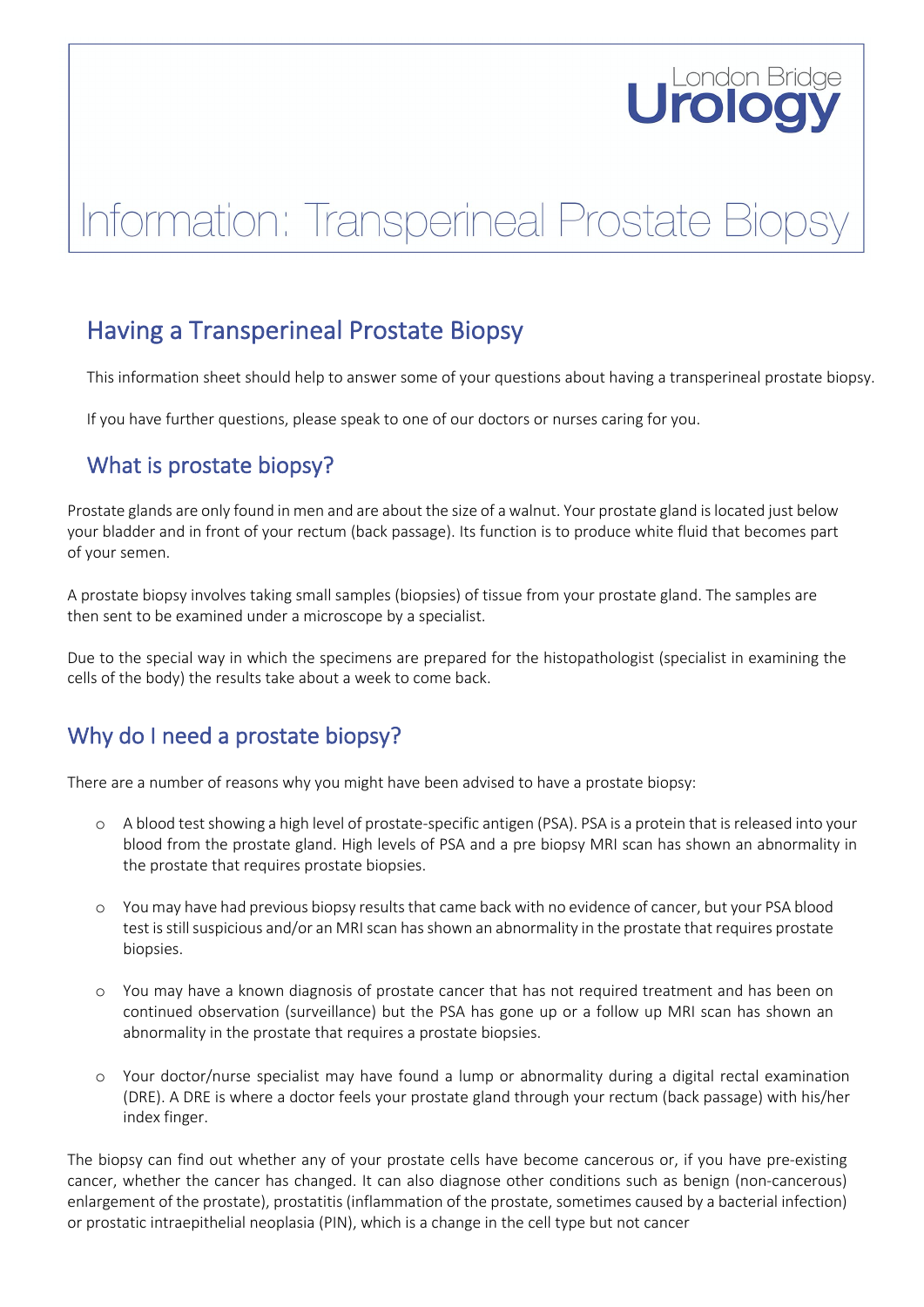### How is the biopsy done?

At Guy's Hospital and across the other Hospitals of the South East London Cancer Network, including the HCA Facility at The Shard Diagnostic Centre we do prostate biopsies through the perineal skin, the area of skin between the anus and the scrotum. This is called a transperineal prostate biopsy, it is much cleaner and safer than the old fashioned approach, a trans rectal biopsy where the biopsy needle is passed through the anus and rectal wall (a dirty box) and in to the prostate (a clean box) risking a significant infection and possibly under sampling the prostate. A transperineal biopsy is recognised as a "better, safer biopsy".

Transperineal biopsy: Using an ultrasound probe (see below) placed in your back passage to visualise the prostate, we take biopsy samples of the prostate through the perineum (the skin between your scrotum and back passage the perineum), using a specially designed biopsy guide called the Precision Point Device.

#### What is ultrasound?

Ultrasound is a way of seeing different body parts using high frequency sound waves to create images of your internal structures. The sound waves bounce off tissues and organs and are picked up and then displayed on a screen. Because your prostate gland is in front of your rectum, a small ultrasound probe can be inserted into the rectum to create an image of your prostate gland. This is called a trans-rectal ultrasound or TRUS. This will help to guide your doctor or specialist nurse when he/she is performing the biopsy.

#### Giving my consent (permission)

We want to involve you in decisions about your care and treatment. If you decide to go ahead, you will be asked to sign a consent form. This states that you agree to have the treatment and you understand what it involves. If you would like more information about our consent process, please speak to a member of staff caring for you.

#### What are the risks?

Although serious complications are rare, every procedure has risks. Your doctor will discuss these with you in more detail:

- $\circ$  Infection: This can happen to one in 500 patients (0.2%). We may give you antibiotics after your biopsy to reduce this risk, but this is not always necessary because the biopsy is done through the skin, not through the rectum. However, if you develop a fever, or have pain or a burning sensation passing urine, you might have an infection and should seek attention from your nearest A&E department.
- o Blood when you pass urine: This is not uncommon and can range from peachy coloured urine to rose or even claret coloured. It is rarely a sign of a serious problem. Increasing your fluid intake will usually help 'flush the system' and clear any bleeding. However, if there is persistent or heavy bleeding every time you pass urine you should go to your nearest A&E department.
- $\circ$  Difficulty passing urine: It is possible that the biopsy may cause an internal bruise that causes you difficulty passing urine. This can happen in less than 1 in every 200 cases (0.5%) and is more likely to happen in men who had difficulty passing urine before having the biopsy or have had a general anaesthetic or sedation. Should you have difficulty passing urine, you may require a catheter and you will needto go to your nearest A&E department for assessment. A catheter is a hollow, flexible tube that drains urine from your bladder
- $\circ$  Allergic reaction: It is possible that you may have an allergic reaction to the medication we give you. Although the risk of this is low (less than one in 1,000 cases), you can reduce this risk by letting us know if you have had any previous allergic reactions to any medications or food.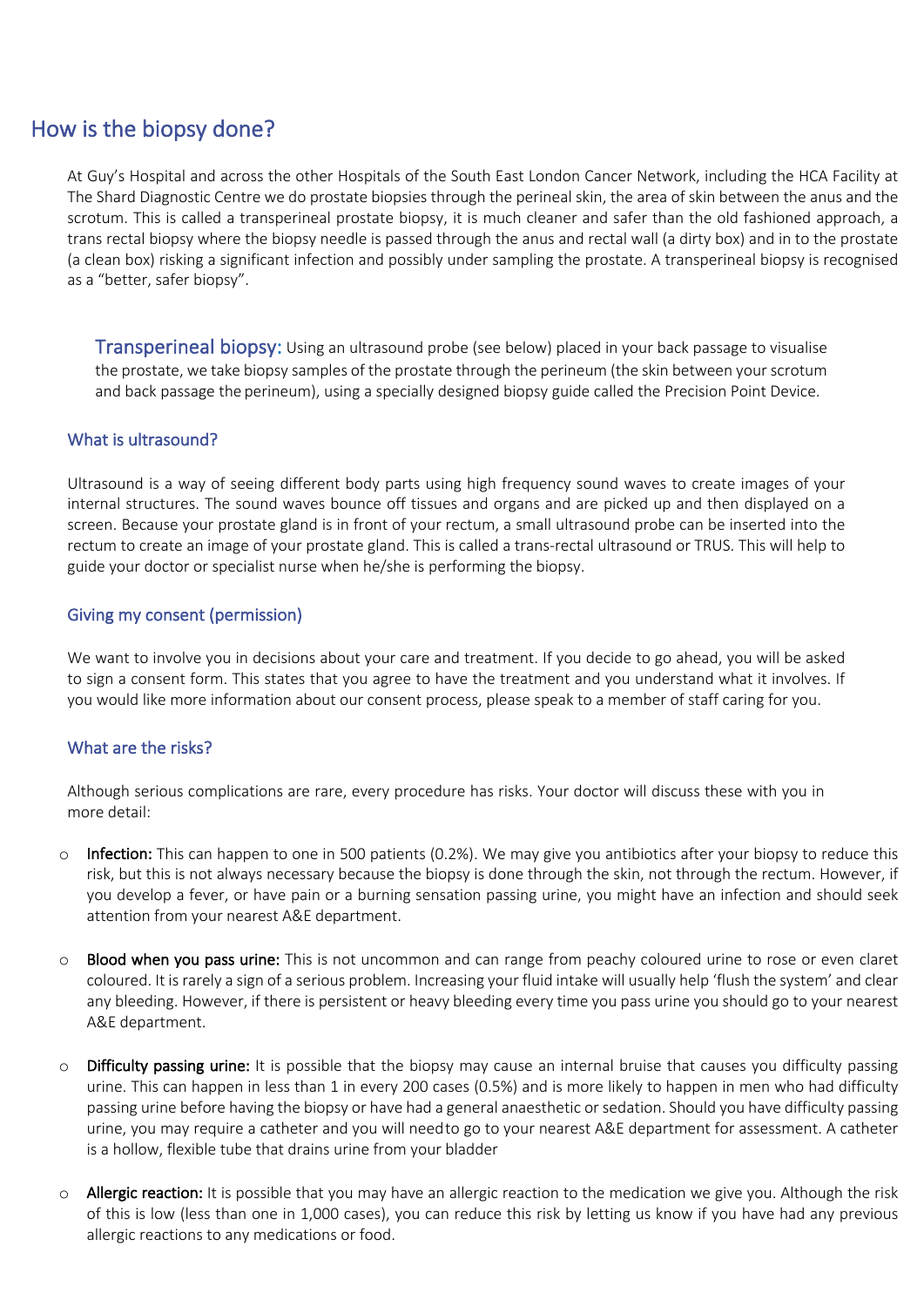#### Before the biopsy

Before you have a biopsy, you should let the doctor or specialist nurse know if you:

- are taking any medications, particularly antibiotics or anticoagulants (medication that helps to prevent blood clots from forming), including aspirin, warfarin, clopidogrel, rivaroxaban or dipyridamole
- have allergies to any medications, including anaesthetic
- have or have ever had bleeding problems
- have an artificial heart valve.

You should continue to take all of your medications as normal, unless you have been told otherwise by the doctor who organised your biopsy.

#### Are there any alternatives?

A transperineal biopsy is now our standard of care for prostate cancer diagnosis, we no longer offer transrectal biopsies to any patients. We believe a transperineal biopsy is safer and more accurate than any other form of prostate biopsy and we can do this safely and comfortably under local anaesthetic.

#### Will I have a local or general anaesthetic?

The biopsy can be taken using either local or general anaesthetic. Local anaesthetic is a medication used to numb a specific area of your body. In some circumstances, particularly if you have found the simple finger examination of the prostate very uncomfortable, you may be recommended to have intravenous sedation or a general anaesthetic. This causes you to become temporarily unconscious (asleep). Your doctor or specialist nurse will discuss the options with you before you have your biopsy. We have found that over 80% of patients can have the biopsies done under local anaesthetic avoiding the risks and side effects of a general anaesthetic.

#### What will happen on the day of my biopsy?

The biopsy is usually carried out as an out-patient procedure or day case, which means you will be able to come in to hospital, have the biopsy and leave on the same day. You will be sent a letter telling you when and where to come on the day of your admission. Once you have been admitted/registered, you will see your Urologist, who will go through the procedure again with you and ask you to sign the consent form. You will be given the opportunity to ask questions.

If you are having a local anaesthetic biopsy it is important to make sure that you are neither hungry or thirsty so you can eat and drink before the procedure, there is no need to starve at all. You will be asked to lie on the specially modified chair and your legs will be placed in supportive stirrups. Your doctor will examine your prostate with a finger in the back passage and use a special gel to relax your anus muscle. He will then further perfect your position you, taping your scrotum out of the way and lifting your legs so that your hips are bent as far as possible. If you find this position difficult, let the doctor know.

An antiseptic solution will be used to clean the skin between your scrotum and your anus, which is the area through which the biopsies are taken.

You will then be given an injection of the local anaesthetic, which will numb the treatment area so that you do not feel any pain during the procedure. The injection will sting for a few seconds at first (a bit like having an injection at the dentist). It is a three-stage process and once the anaesthetic has had time to work, although you may find the procedure uncomfortable, you should not feel pain. The technique is about the same in terms of discomfort as the trans-rectal biopsy, which you may have had before.

The ultrasound probe is covered in gel to make the passage into the rectum easier. The probe will be in your rectum throughout the procedure so that your doctor can see your prostate. Your doctor will use a grid to target specific areas of your prostate and any abnormal areas seen on your MRI scan to map the